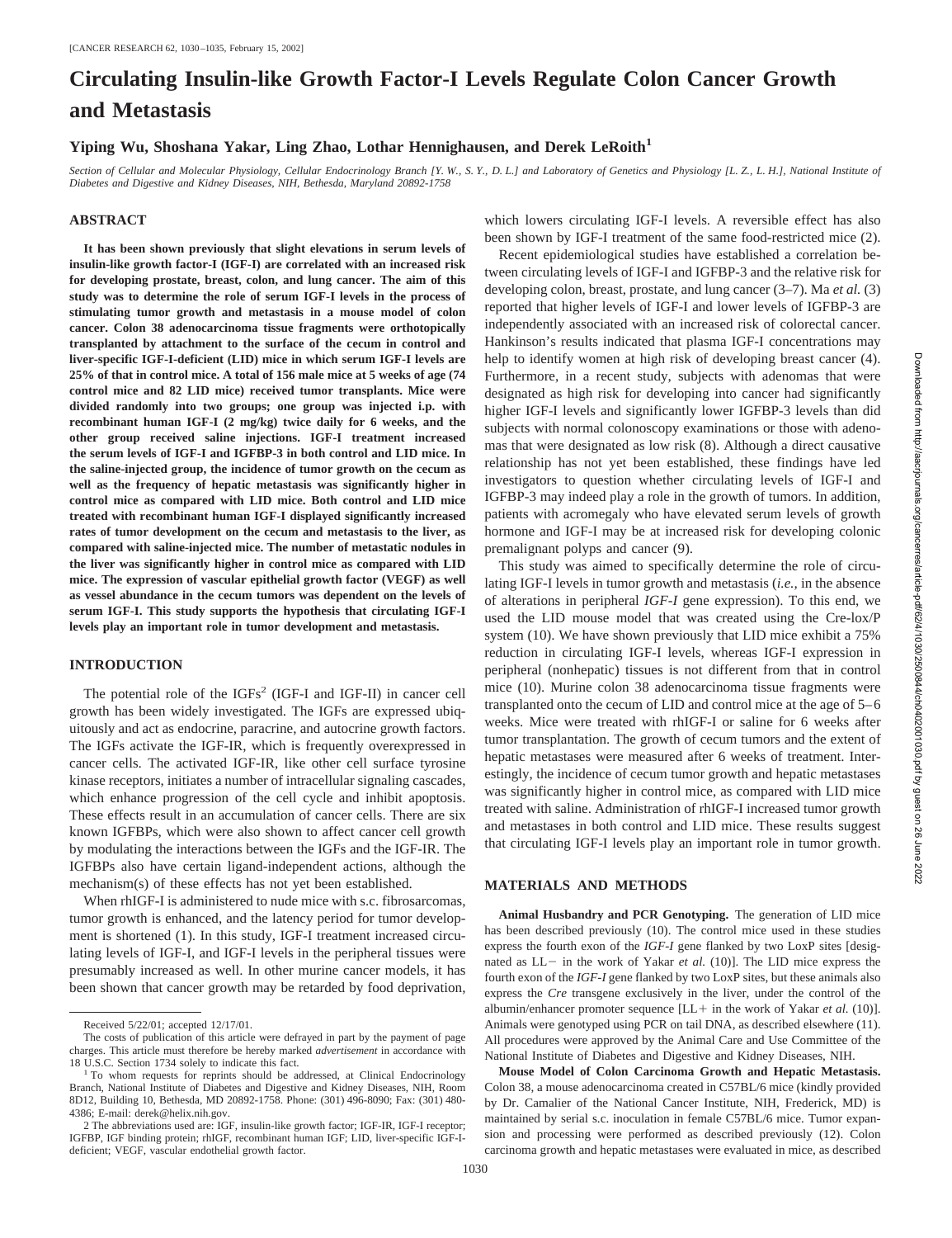previously (13) with a slight modification. Briefly, mice were anesthetized by s.c. injection of 2.5% Avertin at a dose of 10  $\mu$ l/g body weight. The abdominal area was shaved and sterilized, and an incision was made in the middle left abdomen. The cecum was gently exposed, and one piece of the Colon 38 tumor tissue (4  $\times$  4  $\times$  4 mm<sup>3</sup> in size and weighing 45  $\pm$  0.68 mg) was sutured on the surface of the cecum using 9-0 sutures (Ethicon, Somerville, NJ). The cecum was then returned to the abdominal cavity. The incision was closed in two layers; the peritoneum and muscle were closed using catgut sutures, and the skin was closed with stainless steel wound clips.

**IGF-I Injections.** Starting on the second day after surgery, mice were injected twice daily i.p. with 2 mg/kg of rhIGF-I (Genentech, San Francisco, CA) or with the same volume of saline. Mice were euthanized after 6 weeks of injections, and the cecum and liver were removed. The weight of the cecum tumor and the number of visible hepatic metastatic nodules on the surface of liver were recorded.

**RNase Protection Assay.** *IGF-IR* gene expression levels were determined by RNase Protection Assays in the cecum tumor and in metastatic nodule(s) in the liver. Tissues were homogenized with a Polytron homogenizer (Brinkmann Instruments, Wesbury, NY) in RNazol B reagent (Tel-Test, Inc., Friendswood, TX), and total RNA was isolated according to the manufacturer's instructions. RNase protection assays were carried out as described previously (10). Briefly, 50  $\mu$ g of total RNA were hybridized overnight at 45°C with <sup>32</sup>P-labeled riboprobes for exon 3 of the IGF-IR and  $\beta$ -actin (Ambion, Austin, TX). Protected bands were denatured and separated on 8% polyacrylamide gels. The resulting gels were dried and exposed to X-Omat MS film overnight. The protected bands corresponding to IGF-IR and  $\beta$ -actin mRNA were quantified by Phosphorimager (Fuji Film, BSA-1800 II).

**Western Blot Analysis.** Tissues were homogenized in lysis buffer [150 mM sodium chloride, 10 mM Tris-HCl (pH 7.4), 1 mM EDTA, 1 mM EGTA, 1% Triton X-100, 0.5% NP40, 100 mm sodium fluoride, 10 mm sodium PP<sub>i</sub>, 10 mm sodium orthovanadate, 2 mm phenylmethylsulfonyl fluoride, protease inhibitors (Roche, Indianapolis, IN) 1 tablet/10 ml buffer]. Samples were solubilized for 30 min on ice, centrifuged at 600 rpm for 20 min at 4°C to remove crude particulate matter, and then centrifuged at 40,000 rpm for 45 min at 4°C in a Beckman Ti-70 rotor. Protein (200  $\mu$ g) from the resulting supernatants was subjected to 8% SDS-PAGE (Invitrogen, Carlsbad, CA) and transferred to nitrocellulose membranes (Invitrogen). The blots were blocked with 5% insulin-free BSA and incubated with an anti-IGF-IR $\alpha$  antibody (Santa Cruz Biotechnology, Santa Cruz, CA) and followed by secondary peroxidaseconjugated donkey antirabbit antibody (Amersham Pharmacia Biotech, Piscataway, NJ). IGF-IR immunoreactivity was detected by chemiluminescence (New England Nuclear, Boston, MA) and quantified by scanning the radiographs and then analyzing the bands with the MacBas version 2.52 software (Fuji Photo Film USA, Inc.).

**Measurement of IGF-I and IGFBP-3.** Serum concentration of IGF-I were measured in duplicates in blood samples of both IGF-I- and saline-treated mice (control and LID) by RIA (National Hormone and Pituitary Program, NIDDK). Sensitivity of the assay was 0.02 ng/ml. IGFBP-3 levels were analyzed using a ligand blot assay as reported previously (14) with slight modifications. Briefly, 2  $\mu$ l of serum were electrophoresed through a 4–12% SDS-PAGE (Invitrogen). Proteins were transferred to nitrocellulose membranes (Invitrogen). The blots were incubated overnight in TBS containing 2% of BSA. 1.5 million cpm of <sup>125</sup>I-labeled IGF-I were added to each membrane overnight. Blots were washed twice with TBS containing 0.1% Tween 20, twice with TBS, and then exposed to Phosphorimager (Fuji Film BAS-1800 II) for quantification.

**Tumor Morphology and Immunohistochemical Staining.** Tumor tissue was removed and fixed in 4% paraformaldehyde. Tissues were then embedded in paraffin, and consecutive  $5-\mu m$  sections were cut and mounted on glass slides. Sections were stained with H&E. Slides were also prepared on poly-L-lysine coated for immunohistochemical staining. An anti-VEGF rabbit polyclonal antibody, obtained from Santa Cruz Biotechnology, was used at a dilution of 1:150. A rabbit polyclonal antibody (Dako Co., Carpinteria, CA) was used at a 1:250 dilution for factor VIII. Immunoperoxidase staining was performed according to the manufacturer's recommended protocol (Vector ABC kit; DAB substrate kit; Vector, Inc). For positive controls, human breast cancer sections (provided by the Department of Pathology, NIH, Bethesda, MD) were stained for VEGF as well as factor VIII. Negative controls used all reagents except primary antibodies. The intensity of VEGF staining in tumor

cells was graded on a scale of 0 to  $+3$ , with 0 indicating no detectable staining and  $+3$  indicating the strongest staining, either on primary tumors (in the cecum) or metastatic tumors (in the liver). Vessel counting was performed as described previously (15).

Statistical Analyses. Differences in mean frequencies of cecum tumor growth, cecum tumor weight, hepatic metastasis, and the number of metastatic nodule(s) were analyzed by  $\chi^2$  analysis. Differences in mean serum levels of IGF-I, IGFBP-3, and mean vessel counts were analyzed by Student's *t* test. SigmaPlot5.0 software was used for all analyses.

## **RESULTS**

**The Incidence of Cecum Tumor Growth and Hepatic Metastasis Was Significantly Higher in Control Mice Compared with LID Mice.** A total of 156 mice were analyzed for tumor growth. As shown in Table 1, 25 of 44 control mice (56.8%) had a palpable tumor on the cecum detectable from the fourth week after surgery. In contrast, palpable tumors on the cecum were observed in only 16 of 51 LID mice (31.3%;  $P < 0.01$ ). The latency period until appearance of a palpable mass was significantly shorter in control mice than that of LID mice (23.1  $\pm$  0.57 days *versus* 27.4  $\pm$  0.76 days; *P* < 0.05). Cecum tumors in control mice were significantly larger than those in LID mice (1.57  $\pm$  0.44 g in control mice *versus* 1.18  $\pm$  0.37 g in LID mice;  $P < 0.01$ ; Table 1). Furthermore, the frequency of hepatic metastasis was significantly lower in LID mice, as compared with control mice (31.3% in LID mice *versus* 44.0% in control mice;  $P < 0.05$ ; Table 2). Fewer metastatic nodules were found in the liver of LID mice than in control mice  $(1.20 \pm 0.45 \text{ versus } 2.18 \pm 0.60;$  $P < 0.01$ ; Table 2).

**Administration of rhIGF-I Stimulates Tumor Growth and Metastasis.** As shown in Tables 1 and 2**,** rhIGF-I administration increased the frequency of cecum tumor growth from 56.8 to 76.7%  $(P \leq 0.01)$  in control mice. In addition, the frequency of hepatic metastasis increased from 44 to 56.5% ( $P < 0.05$ ) in control mice. In LID mice, rhIGF-I treatment also dramatically increased the frequency of cecum tumor growth and hepatic metastasis from 31.3 to 64.5% ( $P < 0.01$ ) and from 31.25 to 45% ( $P < 0.05$ ), respectively. The weight of cecum tumors was significantly increased in response to rhIGF-I in both control and LID mice, as shown in Table 1. Moreover, rhIGF-I treatment significantly increased the number of hepatic metastatic nodules in control mice, as compared with that in LID mice treated with saline (Table 2). The latency period until appearance of a palpable mass after rhIGF-I treatment was significantly shorter in control mice than that of LID mice (21.1  $\pm$  0.31 days *versus*  $24.3 \pm 0.46$  days;  $P < 0.05$ ). As shown in Fig. 1, serum levels of IGF-I in LID were markedly decreased (by 75%) as compared with control mice (Fig. 1*A*). After injection of rhIGF-I, there was an increase in circulating IGF-I in control and LID mice. Similarly, IGFBP-3 levels are markedly reduced in the LID mice (by 60%); however, after rhIGF-I injection, there is an increase in the levels of IGFBP-3 in both control and LID mice.

**Tumor Histology.** H&E staining of consecutive paraffin sections revealed that orthotopic transplanted cecum tumors grew and invaded

Table 1 *Incidence of cecum tumor growth and cecum tumor weight*

| Treatment             | n  | No. of mice displaying<br>cecum tumor growth (%) | Average cecum tumor<br>weight (g) $\pm$ SE |
|-----------------------|----|--------------------------------------------------|--------------------------------------------|
| $Control + saline$    | 44 | $25(56.8)^a$                                     | $1.57 \pm 0.44^a$                          |
| $Control + IGF-I$     | 30 | 23 $(76.7)^b$                                    | $2.69 \pm 0.73^b$                          |
| $LID + \text{saline}$ | 51 | $16(31.3)^c$                                     | $1.18 \pm 0.37^c$                          |
| $LID + IGF-I$         | 31 | 20(64.5)                                         | $1.65 \pm 0.42$                            |

 $a$  Control + saline *versus* LID +  $\sigma^b$  Control + saline *versus* LID + saline, *P* < 0.01.<br>  $\sigma^b$  Control + saline *versus* Control + IGF-I, *P* < 0.01.<br>  $\sigma^c$  LID + saline *versus* LID + IGF-I, *P* < 0.01.

 $+$  saline *versus* LID  $+$  IGF-I,  $P < 0.01$ .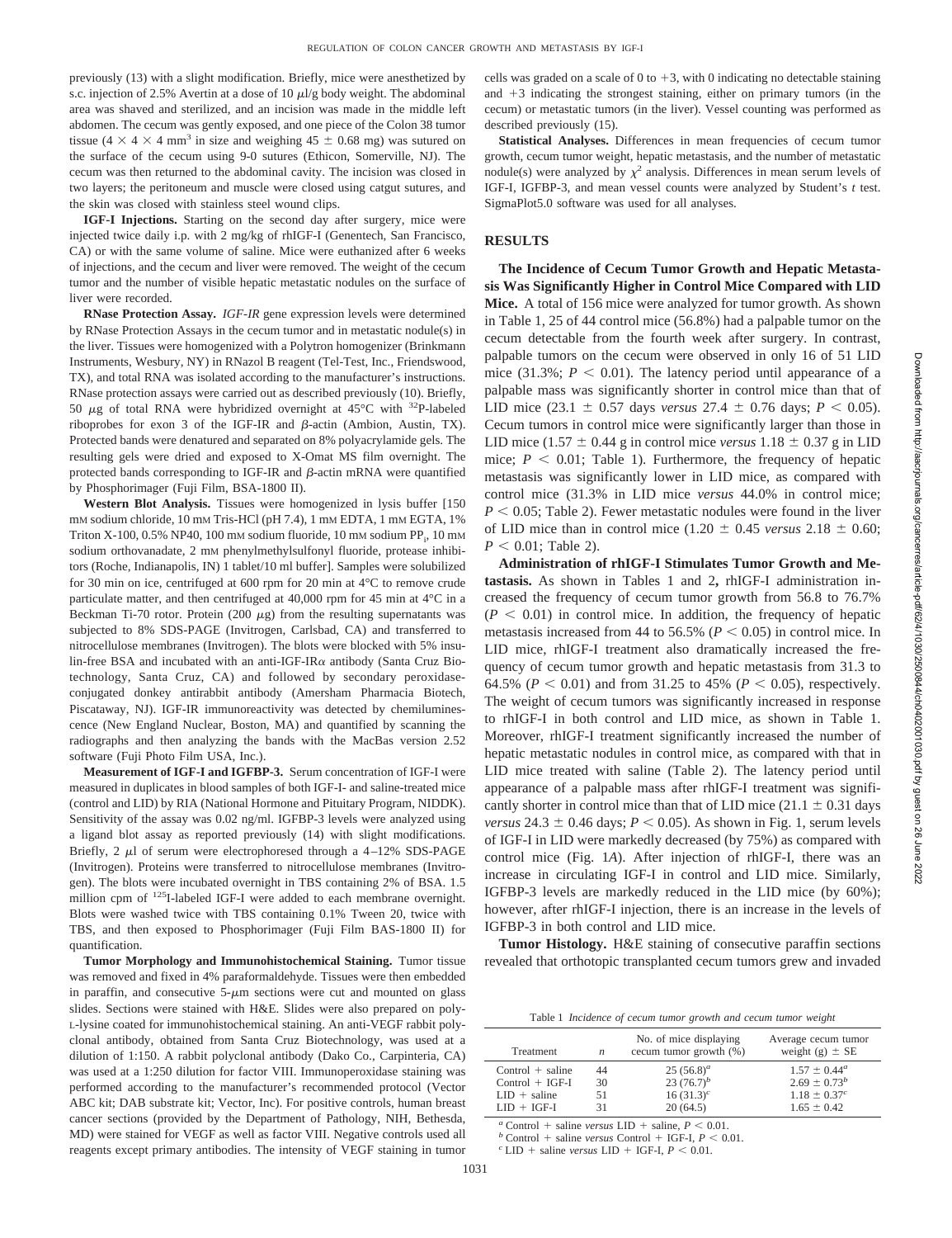| Table 2 Incidence of hepatic metastasis and number of metastatic nodules |  |  |  |  |  |  |
|--------------------------------------------------------------------------|--|--|--|--|--|--|
|--------------------------------------------------------------------------|--|--|--|--|--|--|

| liver $\pm$ SE      |
|---------------------|
| $2.18 \pm 0.60^a$   |
| $4.92 \pm 2.90^{b}$ |
| $1.20 \pm 0.45$     |
| $1.56 \pm 0.53$     |
|                     |

 $a$  Control + saline *versus* LID +  $\binom{a}{b}$  Control + saline *versus* LID + saline,  $P < 0.05$ .<br> *b* Control + saline *versus* Control + IGF-I,  $P < 0$ .

 $^b$  Control + saline *versus* Control + IGF-I,  $P < 0.05$ .<br><sup>*c*</sup> LID + saline *versus* LID + IGF-I,  $P < 0.05$ .

all layers of the cecum in both control and LID mice, treated either with rhIGF-I or saline. Invasion of the muscularis, vascular invasion into submucosal veins, and venous emboli can be seen in some samples (Fig. 2, *A–E*). Compared with panels *A, B,* and *C* (Fig. 2), most parts of muscularis were still intact in the sample from a tumor obtained from a saline-treated LID mouse (Fig. 2*D*). No obvious ulceration of the mucosa was seen. Extensive necrosis can be seen both in some cecum tumors and liver metastatic tumors. The hepatic metastatic tumor (Fig. 2*F*) displayed similar histological characteristics as the primary cecum tumor (based on H&E staining). Tumor cells were immunoreactive for VEGF and were observed surrounding blood vessels. The intensity of VEGF staining was higher in the cecum tumors of control mice than in LID mice (Fig. 3, *B versus D*). Exogenous administration of rhIGF-I increased VEGF expression in both control mice and in LID mice (Fig. 3, *A versus B* for control mice; Fig. 3, *C versus D* for LID mice, respectively). Areas of neovascularization were found in all cecum tumors but were most frequent at the margins of the invasive tumor and in the central regions of tumor where necrosis can be seen. In correspondence, the vessel count (Fig. 4) was higher in the cecum tumors of control mice than that of LID mice (19.2  $\pm$  1.01 *versus* 9  $\pm$  1.00; *P* < 0.01). IGF-I treatment enhanced vessel count for both control mice ( $28.5 \pm 1.06$ ) *versus* 19.2  $\pm$  1.01; *P* < 0.01) and LID mice (20  $\pm$  1.70 *versus*  $9 \pm 1.00$ ;  $P < 0.01$ ).

**Expression of the IGF-I Receptor in Tumor Cells.** IGF-IR mRNA expression was analyzed by RNase protection assay, as detailed in "Materials and Methods." All of the cecum tumor samples in both control and LID mice expressed IGF-IR mRNA. Injection of rhIGF-I did not significantly alter IGF-IR mRNA expression levels in the cecum tumor tissue when compared with that of mice treated with saline. A small amount of IGF-IR mRNA was detected in total RNA extracted from livers containing metastatic nodules (Fig. 5). Because liver itself does not express detectable levels of IGF-IR, this indicates that the nodules have metastasized from the cecum to the liver. IGF-IR protein levels in cecum tumor tissue did not differ significantly between control and LID groups, treated or untreated with IGF-I (data not shown).

# **DISCUSSION**

Orthotopic transplantation of colon 38 in the cecum leads to a high degree of tumor growth in the cecum by 14 days after transplantation. Liver tumor metastases are detected 21 days after transplantation to the cecum (13). In the present study, we transplanted colon 38 adenocarcinoma tissue fragments onto the cecum of LID mice and control mice to study the effects of reduced circulating IGF-I levels on tumor growth and the subsequent appearance of metastases. The genetic background of the mice used was a mixed background of 129sv, C57BL/6, and FVB/N. Despite this mixed genetic background, both control and LID mice developed cecum tumors and liver metastases, suggesting that the innate immunity that remained after multiple matings and breeding of these mice may have been less effective in rejecting cells from a pure C57BL/6 background. Indeed, our data showed that macroscopic palpable cecum tumors were present around 23 days after transplantation. This time course of tumor development is only slightly delayed, as compared with the published experiments in syngeneic mice.

When colon 38 adenocarcinoma tissue fragments were transplanted into the cecum of LID and control mice, it became apparent that significantly fewer LID mice developed tumors. Thus, we hypothesize that the lower levels of total circulating IGF-I in LID mice impaired tumor development in these animals. However, we cannot exclude the possibility that parallel reductions in IGFBP-3 or IGFBP-1 levels in LID mice may cause fewer tumors to develop. This possibility appears to be remote, because many studies have shown that IGFBP-3 inhibits tumor growth and increases apoptosis in a manner that is often independent of IGF-I. However, there are also some reports that IGFBP-3 can enhance cellular proliferation (16).

In the established model of cecum tumor growth and development, liver metastases are normally detected as early as day 21 after transplantation, with a maximum event at about 28 days after tumor transplantation (13). In preliminary experiments, we determined that 42–48 days after transplantation was the period at which the appearance of liver metastases was maximal (data not shown). Therefore, mice were sacrificed at 42–48 days after tumor transplantation in this study. The transplanted tumors grew and invaded all layers of the cecum and colon from the exterior through to the mucosal wall. Interestingly, in addition to the finding that LID mice developed fewer tumors, the sizes of the tumors that did develop were significantly smaller than those seen in control mice. The latency period until a palpable mass was detected was significantly shorter in control compared with LID mice. These observations suggest that the total serum IGF-I levels might affect the rate of tumor growth. Similar to the development of cecal tumors, the presence of visible metastases on the surface of liver occurred at a significantly lower rate in LID mice than in control mice. Importantly, the number of liver metastatic nodules



Fig. 1. Serum IGF-I and IGFBP-3 levels. Serum IGF-I (*A*) and IGFBP-3 (*B*) were measured in control (*C*) and LID mice after 6 weeks of treatments with rhIGF-I (*I*) or saline (*S*).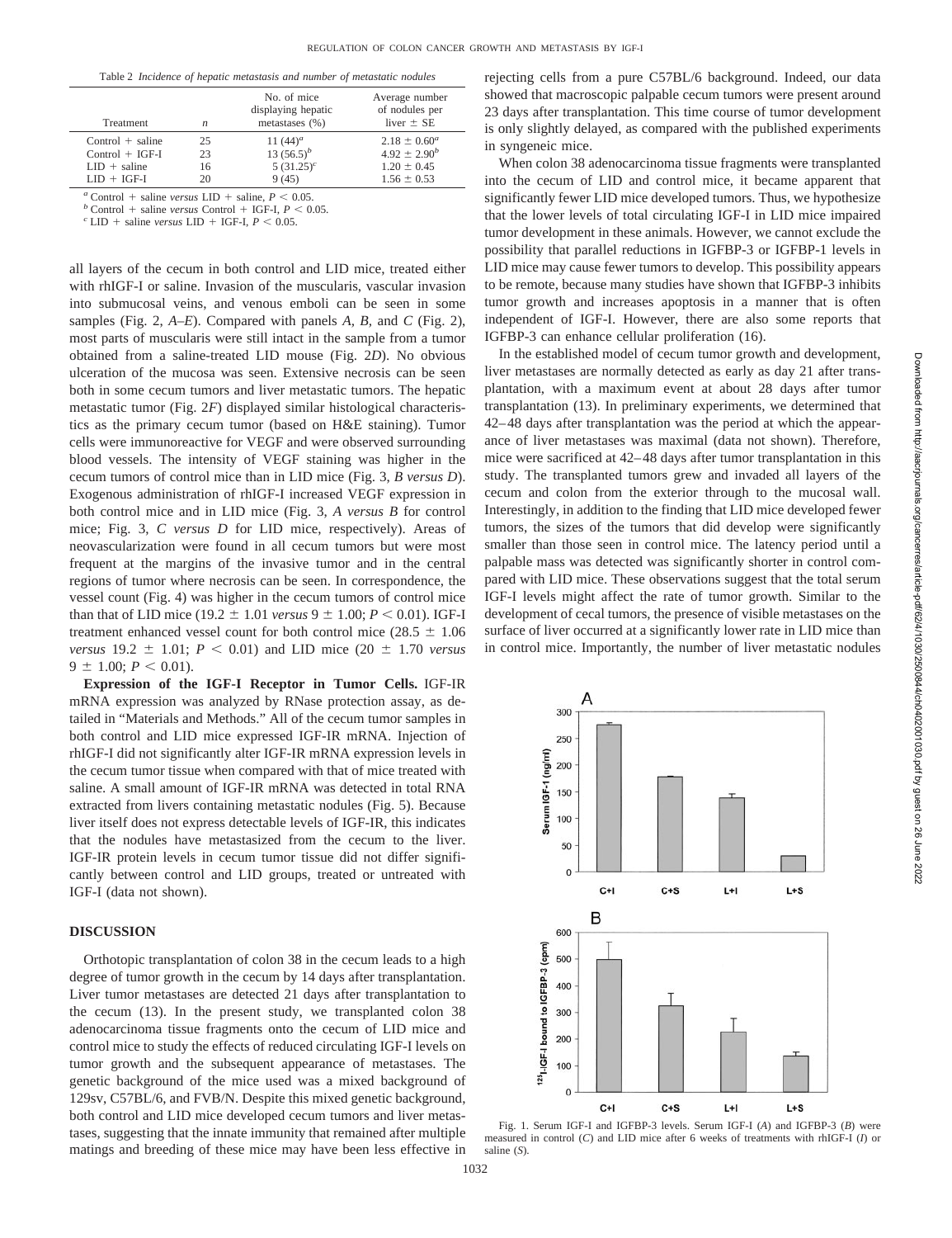Fig. 2. Cecum tumor growth and hepatic metastasis. H&E staining shows that transplanted cecum tumors grew and invaded all layers of the cecum in both control and LID mice, treated either with rhIGF-I or saline. Invasion of the muscularis and vascular invasion into submucosal veins can be seen in some samples (*A–E*). *A,* control, IGF-Itreated; *B,* control, saline-treated; *C,* LID, IGF-Itreated; *D,* LID, saline-treated). In *D,* most parts of muscularis were still intact. Venous emboli is seen in some samples (*E*). *F,* multiple hepatic metastases. *White arrows,* muscularis. *MC,* mucosa; *T,* tumor tissue; *E,* emboli; *N,* necrosis.



was also lower in LID mice, as compared with control mice. These data suggest that circulating IGF-I levels have independent effects on the metastatic potential.

All cecum tumor specimens and liver metastases expressed IGF-IR mRNA, although rhIGF-I administration did not alter the expression levels of IGF-IR protein. Thus, the biological effect of circulating IGF-I on the tumors may indeed be mediated via the IGF-I receptor expressed on these tumors.

Previous studies have demonstrated that rhIGF-I administration to animals harboring tumors shortens the latency period for the appearance of microscopic tumors and enhances the growth rate of tumors that are already apparent in these animals (1, 2). Such studies led investigators to conclude that exogenous administration of IGF-I mediates tumor growth (1, 2). In the present study, rhIGF-I administration to both LID and control mice increased serum levels of IGF-I and subsequently increased the incidence of cecal tumor development, primary tumor size, and the number of mice demonstrating liver metastases. In the control mice, rhIGF-I treatment also increased the number of metastatic nodules observed. We propose that circulating IGF-I may be directly involved in tumor growth and metastases, at least in this model. On the other hand, there is no compelling evidence

from these or other studies to suggest that the IGFs, IGFBPs, or their receptors are oncogenic, *i.e.,* capable of initiating tumor development.

Tumor growth is the outcome of two opposing forces: cellular proliferation, which increases cell number; and apoptosis, which reduces cell number. IGF-I, the IGFBPs, and the activated IGF-IR are ultimately involved in both of these processes. IGF-I enhances cellular proliferation mainly via activation of mitogen-activated protein kinase, phosphoinositide 3'-kinase, and other pathways, depending on the specific cell type. In all cell types, IGF-I enhances progression of the cell cycle. IGF-I can also exert its mitogenic effects by increasing the expression of mRNA or mRNA stabilization of potent growth factors, such as VEGF (17–19). On the other hand, IGF-I potently inhibits apoptosis, through the phosphoinositide 3'-kinase and mitogen-activated protein kinase pathways. Thus, a reduced level of circulating IGF-I in the LID mice may favor conditions that permit apoptosis and oppose the proliferation of tumor cells. Conversely, the administration of exogenous rhIGF-I could shift the equilibrium toward promoting cellular proliferation and opposing apoptosis. Additionally, the elevated serum IGFBP-3 is capable of prolonging the half-life of IGF-I in serum, thereby facilitating IGF-I bioavailability. With regard to the metastatic potential of these tumors, our results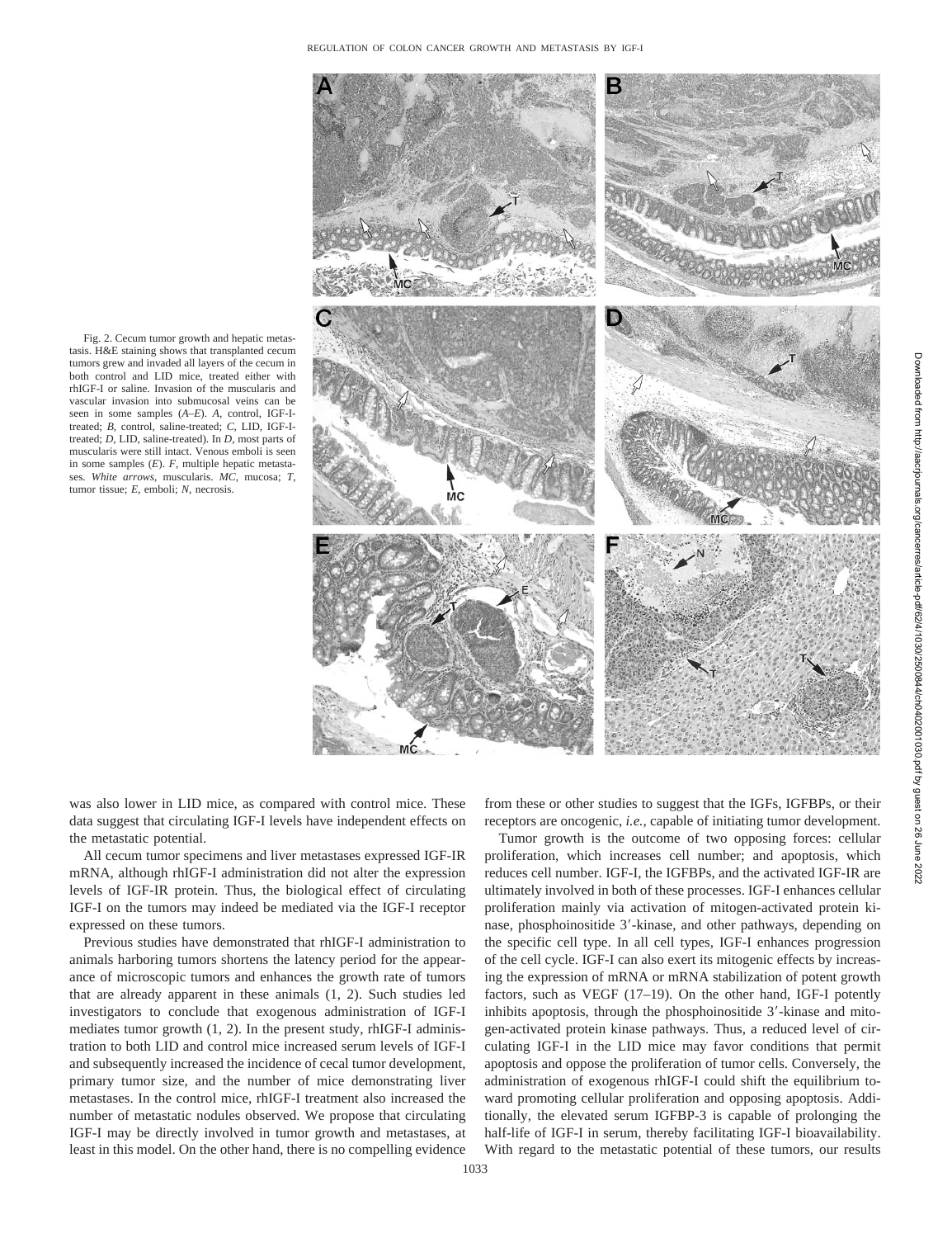Fig. 3. VEGF expression in cecum tumor. VEGF immunoreactivity was evaluated in cecum tumors of control and LID mice that had been treated with either IGF-I or saline, as described in "Materials and Methods." *A,* control mice treated with IGF-I. The section shown is representative of that obtained from control mice, with an average intensity rating of  $3+$ . *B*, control mice treated with saline. The section shown is representative of that obtained from control mice, with an average intensity rating of 2–3-. *C,* LID mice treated with IGF-I. The section shown is representative of that obtained from LID mice, with an average intensity rating of  $1-2+$ . *D*, LID mice treated with saline. The section shown is representative of that obtained from LID mice, with an average intensity rating of  $1+$ . Each section represents five to six mice in each group.



show clearly that there is a positive correlation between primary tumor size and the potential for development of metastases. Metastatic processes are still largely undefined. Local metastases along mechanical pathways may reflect migratory processes, whereas distant metastases are usually blood-borne and/or spread via the lymphatic system. Blood vessel formation within the tumors can permit malignant cells to enter into the general circulation, especially if the endothelium of tumor-associated vessels is defective. This may occur in central regions of the tumor in particular, where hypoxia or overt necrosis is more common. The angiogenic potential of a tumor is often an important factor in both the growth of the tumor and its ability to spread. Growth factors, such as angiogenin and VEGF, play a critical role in this process. VEGF is a hypoxia-regulated growth factor involved in angiogenesis and by implication, in tumor growth and metastases. Many tumor cell lines secrete VEGF *in vitro*, suggesting that this diffusible molecule is a mediator of tumor angiogenesis (20). VEGF mRNA is markedly up-regulated in the majority of human tumors including lung, breast, and gastrointestinal (21–25). Correlations have been documented between VEGF expression and mi-







Fig. 5. IGF-IR mRNA is expressed in cecum tumors and in liver tissue containing metastatic nodules. RNase protection assays were used to determine IGF-IR mRNA levels in liver and kidney tissue from wild-type mice as well as cecum tumor and liver tissue containing metastatic nodules. *WTK,* wild-type kidney; *LM,* liver tissue containing metastatic nodule; *WTL,* wild-type liver; *C*-*S,* control, saline-treated; *C*-*I,* control, IGF-Itreated;  $L+I$ , LID, IGF-I-treated;  $L+S$ , LID, saline-treated.  $\beta$ -actin mRNA levels were used as a control for sample loading.

crovessel density in primary breast cancer sections (26) and in gastric carcinoma patients (27). However, little is known about the role of VEGF in the process of tumor metastasis. Previous studies have demonstrated that IGF-I enhances VEGF gene expression. Therefore, it was of interest to investigate whether the expression of VEGF would be affected by the level of serum IGF-I and whether there is a correlation between the expression and metastasis of VEGF in our model. The cecal tumors from control mice in our study exhibited higher levels of VEGF as compared with tumors from LID mice. IGF-I injection was associated with an increased VEGF expression in tumors from both control and LID mice. These findings support reports of others in which IGF-I has been shown to induce VEGF expression in cultured colorectal carcinoma cells (18). Our data also indicated that the abundance of vessels in the cecum tumors correlated with the serum levels of IGF-I and the expression of VEGF. Because angiogenesis is associated with VEGF overexpression by tumor cells,